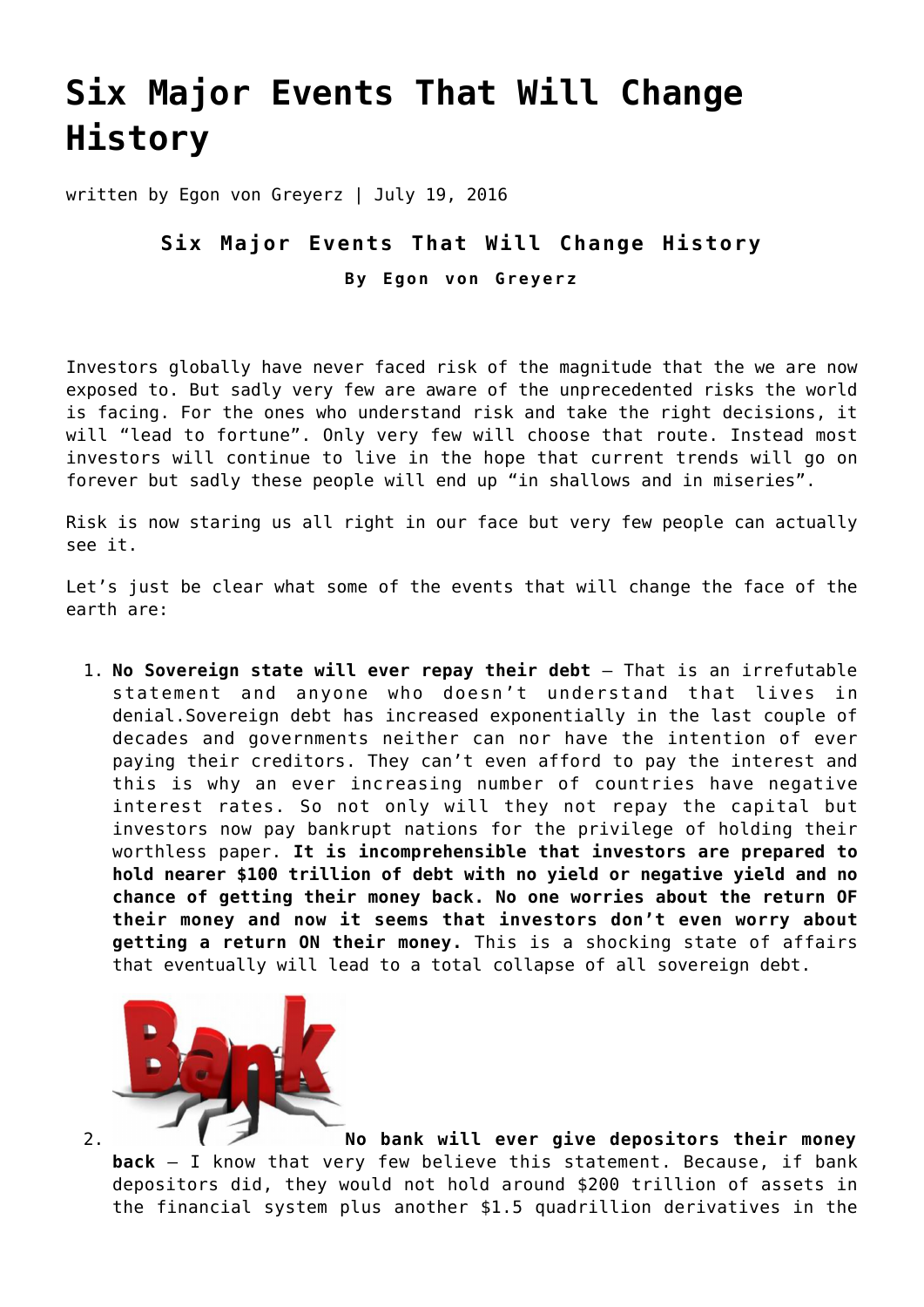banking system. Bank stocks in Europe, whether it is Deutsche Bank in Germany or bank Monte Paschi in Italy are continuing to crash to new lows. As I stated in a recent article, the share price of most European banks as well as many US banks like Citigroup or Bank of America have collapsed 70-95% since 2006 and they are on their way to ZERO. Consumer borrowing is still growing exponentially. Student loans in the US is now \$1.4 trillion up a MERE 3x since 2006. And the delinquency rate is increasing exponentially as most students can't find a job.

3. **Stock markets will fall 90% or more** – I know that most investors will think that this is a sensational statement from someone totally deranged. But let me just remind investors that when the Dow crashed 90% between 1929 and 1932, the economic conditions in the USA and the rest of the world were far superior to the ones we are experiencing currently. Economic conditions are deteriorating fast worldwide but stock markets are continuing to go up to dizzy levels. Investors are putting their faith in funny or printed money. S&P earnings have declined for 5 straight quarters. The Dow is now valued at a dizzy 24x GAAP earnings. And sales revenue, adjusted for share buybacks is down 1/3rd since 2006. Yes, governments worldwide will this year launch the most massive money printing programme in history. But that will be like pushing on a string and will have zero effect on the world economy. The time when the misconceived Keynesian methods of creating prosperity by printing worthless pieces of paper (or electronic money) is now passed. The printed money will only exacerbate the debt problem. And the world will soon learn that you cannot solve a problem by applying the same methods that caused the problem in the first place.



4. **[P](http://goldswitzerland.com/wp-content/uploads/2016/07/Screen-Shot-2016-07-18-at-23.37.02.png)roperty markets will collapse** – Low interest rates and speculative frenzy have created bubble property markets worldwide. We had the first warning signal in 2006 but through massive money printing and guarantees to the extent of US\$25 trillion, governments and central banks managed to postpone the inevitable. Since then global debt has increased by 2/3rd and interest rates have declined from around 6% to zero or negative. In Switzerland a 15-year mortgage now costs 1.25% and in Sweden you don't need to ever amortise your mortgage. And in the UK, 6 major commercial property funds have now frozen redemptions. That represents 50% of the commercial property funds and is a grave sign that should be taken as seriously as the 2006 subprime crisis. China with its \$34 trillion debt and many ghost towns and empty properties will also have massive problems.

5. **Currencies will go to ZERO** – The deficit spending of most countries and ensuing debt explosion will put continues pressure on all currencies. Most currencies have lost 97-99% in real terms in the last 100 years. The last 2-3% fall will probably take place in the next 4-7 years. But